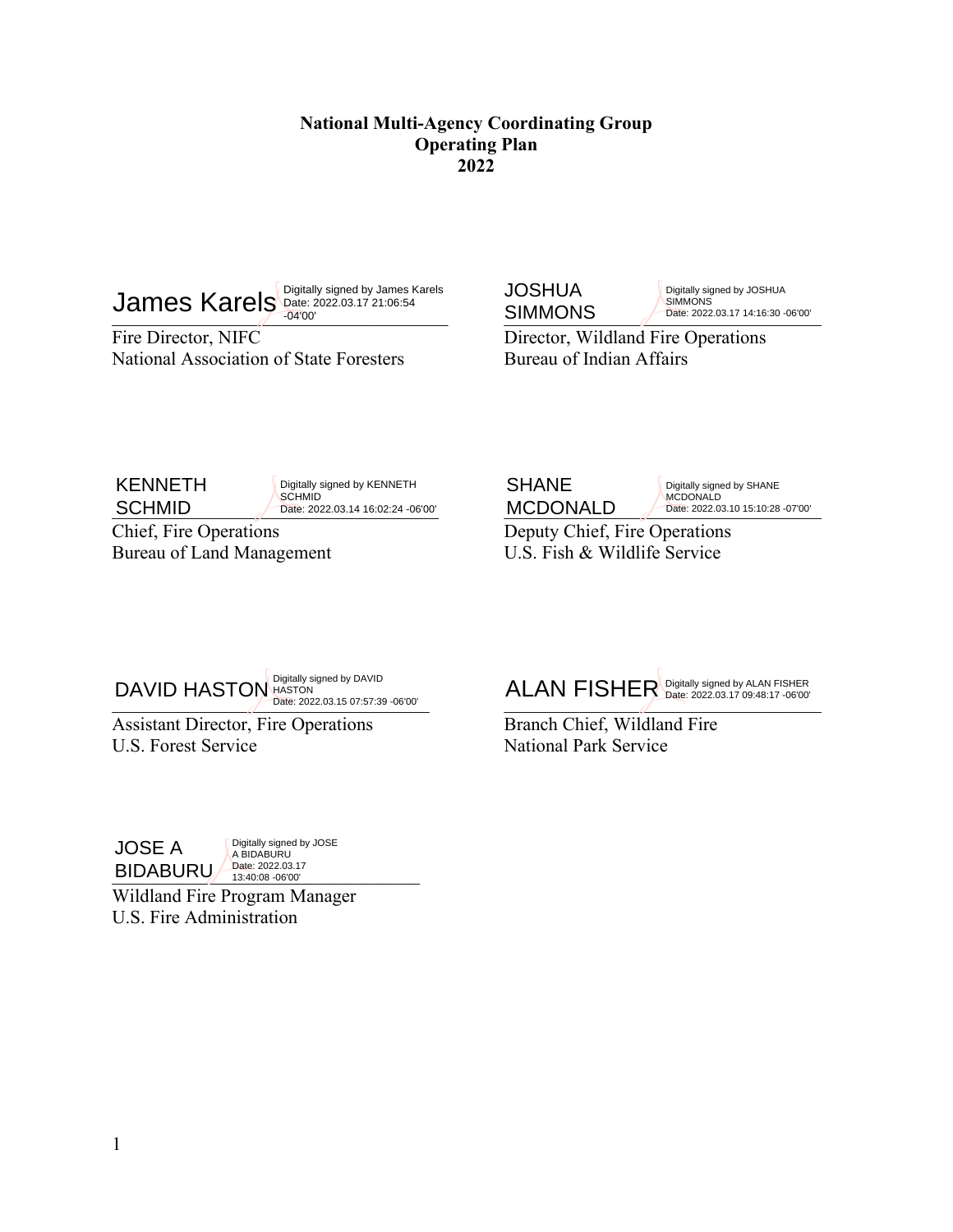### **Overview:**

The National Multi-Agency Coordinating Group (NMAC) is comprised of members who have been delegated authority to provide an essential management mechanism for national level strategic coordination to ensure that firefighting resources are efficiently and appropriately managed in a cost-effective manner.

### **Membership:**

National Association of State Foresters (NASF) Bureau of Indian Affairs (BIA) Bureau of Land Management (BLM) U.S. Forest Service (USFS) U.S. Fish and Wildlife Service (USFWS) National Park Service (NPS) U.S. Fire Administration (USFA)

### **NMAC Secondary members:**

Primary NMAC members will identify a secondary NMAC member representing their agency when the primary is unavailable. Secondaries will be identified preseason and provided to the NMAC Chair. Primary NMAC members are responsible for briefing their secondaries on NMAC issues and topics and vice versa.

### **Mission:**

National wildland fire operations management, priority setting, and resource allocation through multi-agency coordination.

## **NMAC Roles/Responsibilities:**

- Establishes national priorities among the Geographic Areas (GAs)
- Directs, allocates or reallocates resources among or between GAs to meet national priorities
- Determines National Preparedness Levels (PLs)
- Anticipates and identifies future national fire management resource requirements
- Provides oversight of general business practices between NMAC and the Geographic Multi-Agency Coordination (GMAC) groups
- Provide management/directional oversight of the National Mobilization Guide
- Provides an NMAC member as the media spokesperson assisting NIFC External Affairs for issues of national importance (as requested)
- Serves as liaison to a specified GAs:
	- o Rocky Mountain NASF rep
	- o California NPS rep
	- o Great Basin BLM rep
	- o Northern Rockies USFA rep
	- o Northwest BIA rep
	- o Alaska, Southern Area USFWS rep
	- o Southwest, Eastern Area FS rep
- Determines national fire resource availability to support non-fire incidents supporting the National Response Framework during periods of simultaneous fire and non-fire incidents.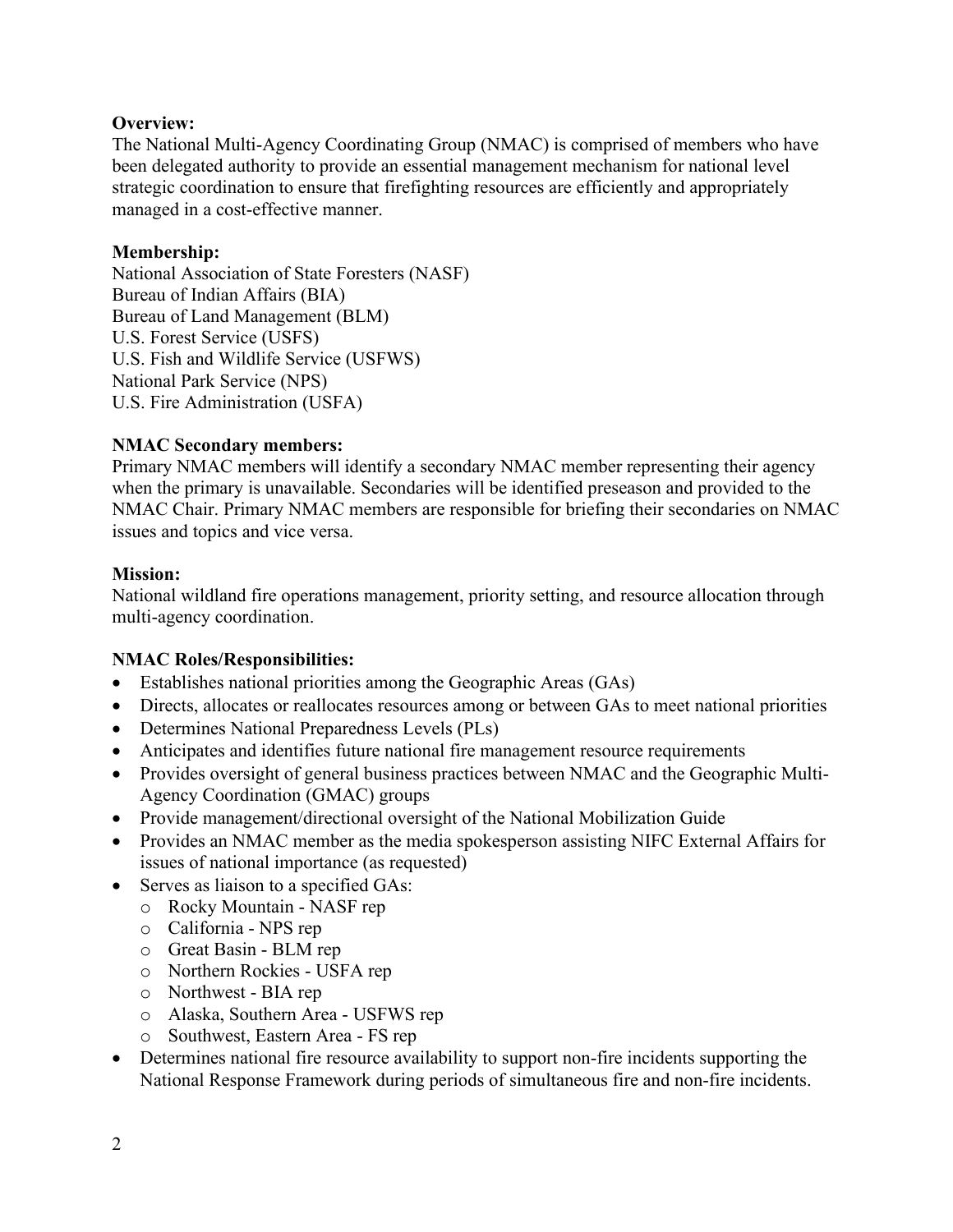- Determines activation, coordination, and involvement of military and international resources, and ensures NMAC representation at key events such as military training sessions, international briefings/orientations, and other necessary functions
- Manages Area Command Teams (ACT) to include:
	- o Providing a liaison to each ACT,
	- o Annually approving ACT rosters,
	- o Annually reviewing ACT succession plans,
	- o Reviewing post-incident performance evaluations,
	- o Conducting an annual coordination call with the ACTs, and
	- o Conducting an annual After Action Review (AAR) with the ACTs
- Provides liaison and oversight to the National Incident Commander/Area Commander Council (NICACC)
- Facilitate the transition to Complex Incident Management
- Manage all team assignments for Type 1, Type 2, Complex, National Incident Management Organizations (NIMO) and Area Command Incident Management Teams as necessary to achieve team experience objectives, ensure proficiency, manage fatigue, or for other reasons
- Hosts VIP briefings as requested and required
- Ensures national fire information is coordinated internally and externally by implementing the *[NMAC and External Affairs Structure and Duties](https://www.nifc.gov/nicc/administrative/nmac/NMAC_EA_StructureDuties.doc)*
- Determines timing and frequency of National Interagency Coordination Center (NICC)/National Interagency Fire Center (NIFC) "daily briefing"
- Charter/coordinate the Coordinating Group Advisory Council (CGAC)
- Hosts annual NMAC/GMAC coordination meeting with CGAC
- Hosts NMAC/GMAC coordination calls as needed
- Approves assignment extensions for national resources (listed in Chapter 10 of the *[National](https://www.nifc.gov/nicc/mobguide/Chapter%2010.pdf)  [Interagency Mobilization Guide](https://www.nifc.gov/nicc/mobguide/Chapter%2010.pdf)*)
	- o This may be delegated to the NICC

# **NMAC National Priority Setting:**

The single, overriding priority in all actions is protecting human life - both that of firefighters and the public. Therefore, national priorities and drawdown will consider the following criteria:

- Maintain GA initial attack capability.
- Protect communities and community infrastructure, other property and improvements and natural and cultural resources.
- Additional guidance is found in the "Guidance for Implementation of Federal Wildland Fire Management Policy referenced in the *Interagency Standards for Fire and Fire Aviation Operations.*

When competition for wildland fire resources occurs between wildland fire and non-wildland fire incidents, NMAC will communicate priorities to agency, department, and executive level leadership.

## **NMAC Chair Rotation:**

The NMAC Chair rotates on a two-year cycle starting January 1st. Rotation order:

• National Association of State Foresters (NASF)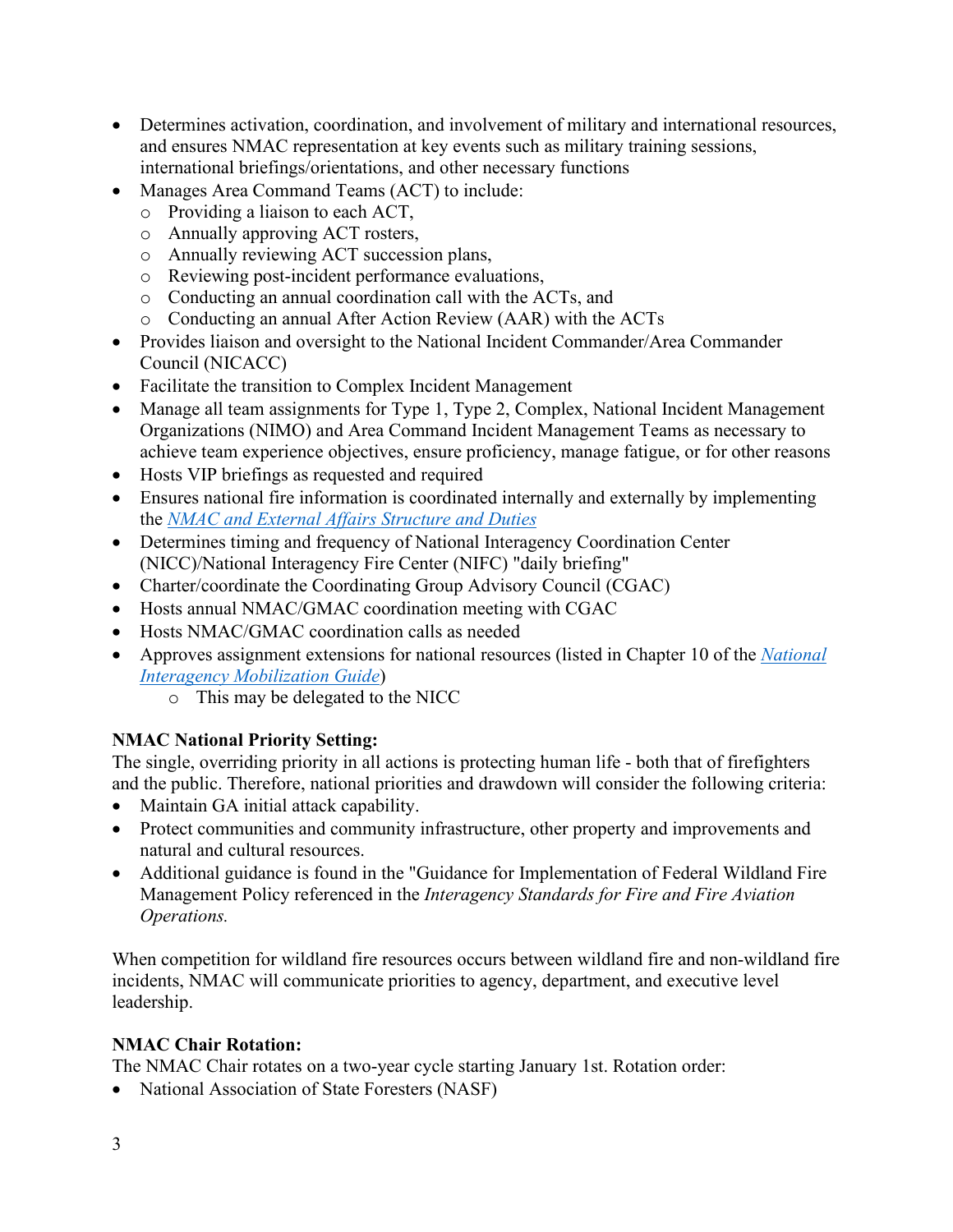- Bureau of Indian Affairs (BIA)
- Bureau of Land Management (BLM)
- US Forest Service (USFS)
- US Fish and Wildlife Service (USFWS)
- National Park Service (NPS)
- US Fire Administration (USFA)

If an agency cannot fill the Chair, the responsibility rotates to the next agency. The next agency in the rotation will act as the Vice Chair. When an acting is in the Chair position, the Chair's responsibilities rotate to the Vice Chair or the next primary member in attendance.

# **NMAC Chair Responsibilities:**

- Signs NMAC documents.
- Determines the need and schedule for NMAC meetings.
	- o At least once daily weekdays during PL4 & 5
	- o At least once per week during PL3
	- $\circ$  At least once monthly during PL 1 & 2
- Works with NMAC Coordinator and members to develop meeting agendas.
- Facilitates and leads VIP briefings.
- Facilitates the consensus decision process within NMAC.
- Provides the primary NMAC representation for briefings, outside meetings, and coordination.
- Manages and monitors NMAC meeting attendance and participation.
- Determines the need for NMAC executive sessions.
- Leads NMAC annual after-action review.
- Signs the annual delegation to the NICC Center Manager and the NICC

# **NMAC Vice Chair Responsibilities:**

- Serves as NMAC Chair in absence of designated NMAC Chair.
- Serves as NMAC Liaison to Coordinating Group Advisory Council.
- Identifies a Fire Safety Manager to act as liaison/point of contact for NMAC and safety community.

## **NMAC Executive Secretary**

• The NMAC Executive Secretary is designated by the National Interagency Coordination Center (NICC) Manager, and documents meeting notes and decisions.

# **NMAC Coordinator responsibilities:**

- Coordinates with the NICC Intelligence staff, national resource specialists, and other SMEs to analyze and compile raw national data from multiple sources for presentation to NMAC.
- Facilitates NMAC meetings and calls.
- Assists NMAC in collective and timely decision making for:
	- o Resource shortages
	- o Anticipated needs
	- o Allocation recommendations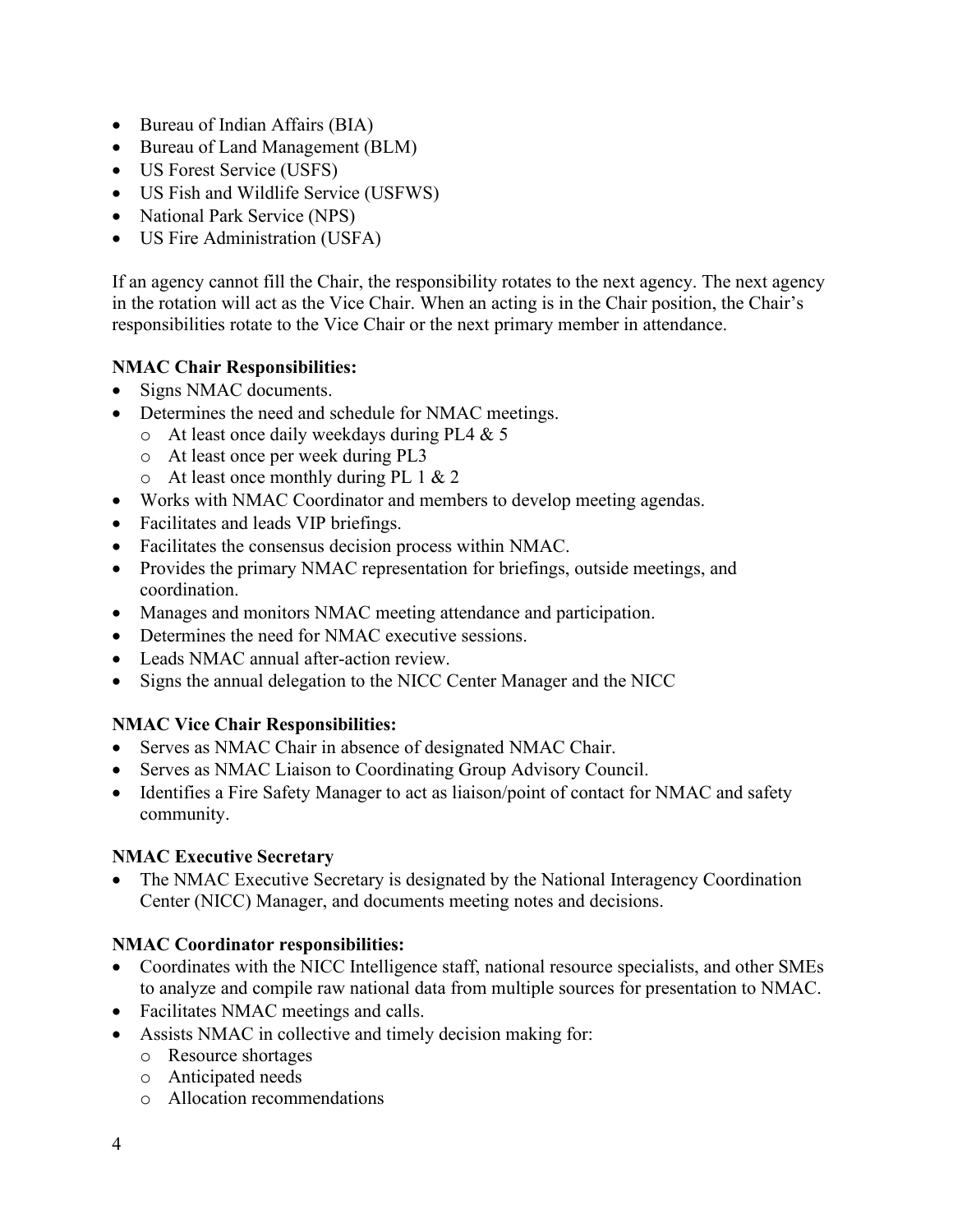- Provides oversight and direction to NMAC Support Group.
- In coordination with NICC Manager, ensures NMAC decisions are communicated and implemented.
- Distributes and archives NMAC:
	- o Decisions
	- o Direction
	- o Best management practices

# **NMAC Coordinator:**

• The NICC Manager will normally fill this role. NMAC will regularly evaluate the need for a stand-alone NMAC Coordinator to allow NICC staff work/rest, reduce workload, and provide developmental opportunities If the need dictates, the role may be a stand-alone position at National PL-3 or below. The role should be filled by a stand-alone position at National PL-4 and PL-5.

## **NMAC Support:**

During high tempo periods, an NMAC Support Group may be implemented and may consist of one, or more of the following positions:

- NMAC Coordinator
- Incident Management Team Coordinator
- Crew Coordinator
- Other National Resource/Subject Area Specialists (e.g. aviation, smokejumper, international mobilization, incident business, information technology, airspace coordination, safety)

## **NMAC Consensus Decision Process:**

The NMAC consensus process focuses on a cooperative dynamic. Only one proposal is considered at a time; NMAC works together to make the best possible decision for the group. Decisions are adopted when all NMAC members consent to the result of the discussion about the original proposal. NMAC members who disagree with a proposal are responsible for expressing their concerns. No decision is adopted until there is a resolution of every matter. When concerns remain after discussion, NMAC members can agree to disagree by acknowledging that they have unresolved concerns, but consent to the proposal and allow it to be adopted. Therefore, reaching consensus does not assume that everyone must be in complete agreement.

## **NMAC Written Correspondence, Dissemination, and Documentation:**

• See Appendix 1

# **NMAC Briefing/Meeting Format/Outline:**

The Chair determines frequency and timing for NMAC briefings and meetings, typically in consultation with NMAC members, NMAC coordinator and NICC Center Manager. Briefings may be held without conducting a follow-up NMAC meeting.

Regular NMAC general briefings are open for anyone at NIFC. When visiting officials, groups or VIPs are present, seating may be reserved for them and limited in availability to others.

## General Briefing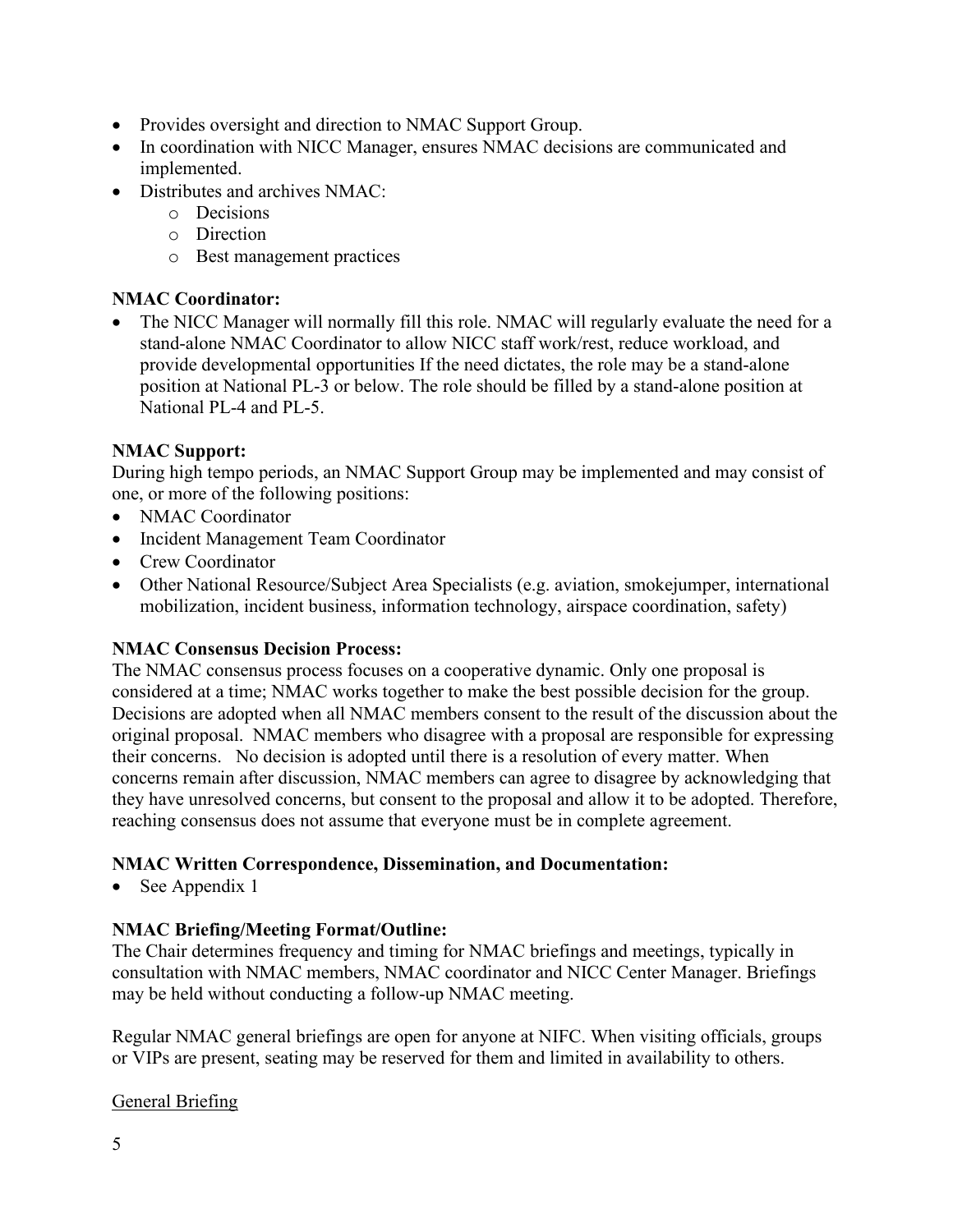Items covered during general briefing:

- Fire Situation Briefing (8-10 minutes) NICC Manager, acting, or designee.
- Fire Weather/Fuels Briefing (8-10 minutes) Predictive Services

#### NMAC Group Meeting - Operations and Information

Immediately following the briefing, the NMAC group may convene. The NMAC group meeting is limited to:

- NMAC Group members and secondaries
- NMAC Executive Secretary
- DOI Office of Wildland Fire 1 rep
- NMAC Support Group and SMEs. SMEs consist of one representative for each functional area:
	- o Aviation 1 BLM, 1 FS
	- o Predictive Services 3 (Meteorologist, Fire Analyst, Intel Rep)
	- o Military Liaison -1
	- $\circ$  International Liaison 2
	- o External Affairs 1
	- o NICC Assistant Manager-1 BLM, 1 FS
	- o National Interagency Incident Communications Division 1
	- o Cache Liaison -1
	- o Airspace Liaison- 1
	- o Other SMEs may remain at the request of a Primary NMAC Member, NICC Manager, or NMAC Coordinator.

#### Operations and Information Outline:

NMAC Coordinator and or NICC Manager provides an overview of national resource shortages and capabilities, critical needs, overall national assessment. Topics include:

- NMAC round table briefing, every NMAC member is allowed to address agency and GA issues. This should be brief and only cover information significant for all the NMAC Group.
- Short NMAC SME input, around the room (NMAC members may ask SMEs questions):
	- o NMAC Support Group (if operational)
	- o Aviation
	- o Radio (Cache and Frequency management)
	- o Cache
	- o Military liaison
	- o International liaison
	- o External Affairs
	- o IMT Coordinator
	- o Crew Coordinator
	- o ES/BAR (PL4 and higher)
	- o Validation of Preparedness Level /NMAC Group

#### NMAC Group Prioritization, Resource Allocation

NMAC SMEs and NMAC support are excused unless a specific representative is asked to stay. Primary NMAC members, secondaries, and acting's, NMAC Coordinator, NICC Manager,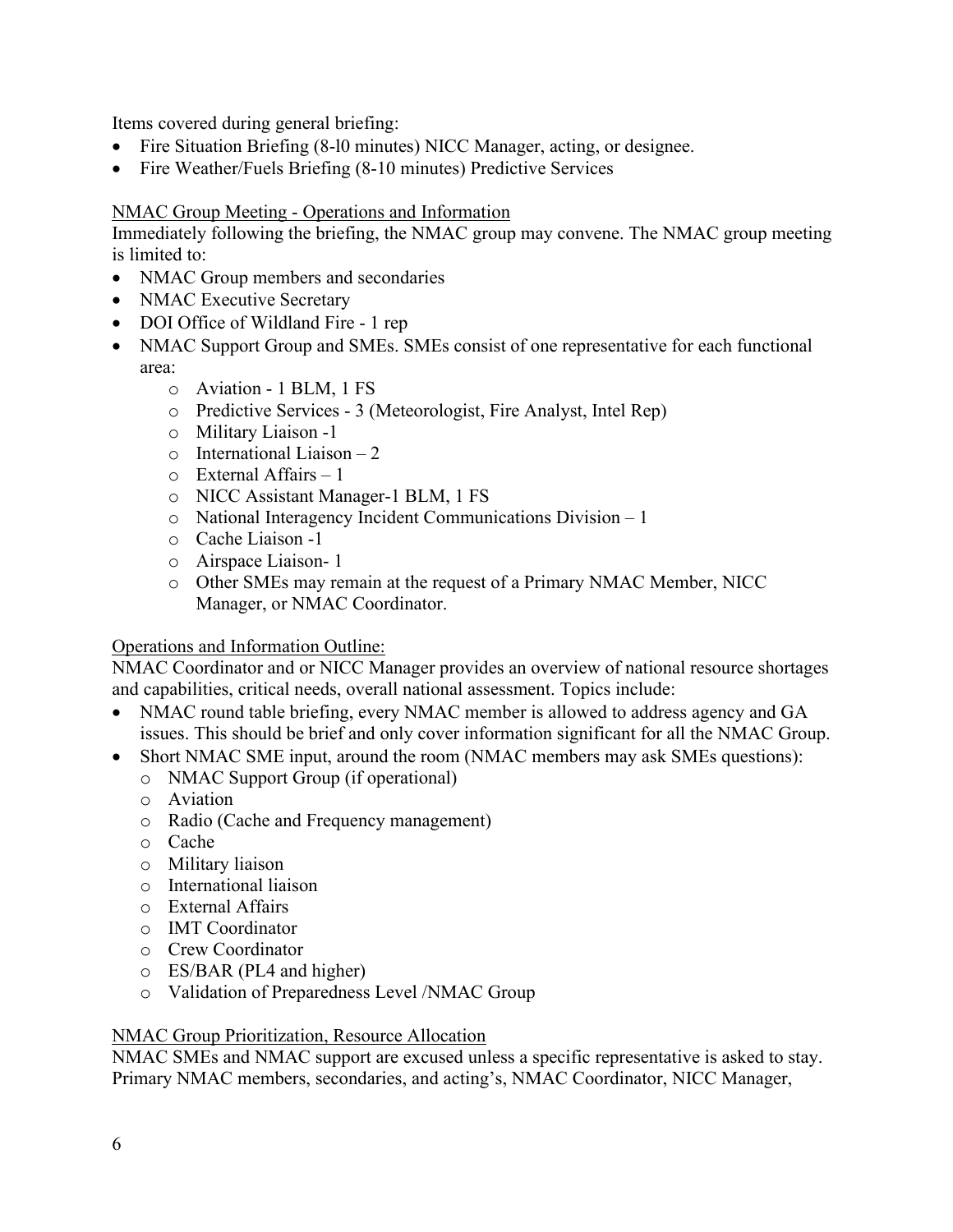Meteorologist, Fire Analyst, External Affairs, Office of Wildland Fire representative, and Executive Secretary remain in the meeting. Topics to be discussed include:

- Establish Geographic Area priorities/NMAC Group.
- Consensus on the allocation of scarce resources, prepositioning /NMAC Group.
- Other NMAC issues identified, decisions, actions, business/NMAC Chair.
- Review and confirm meeting decisions and actions/Executive Secretary.
- NMAC Coordinator implements decisions through NICC Coordinator.
- Address any other issues/Determine need to go into Executive Session/NMAC Chair.

#### NMAC Executive Sessions:

NMAC members may request an executive session through the NMAC Chair. NMAC executive sessions will be composed of the seven NMAC members, secondaries, NICC Manager, and NMAC Coordinator.

Subject matter experts and invited guests may be included in executive sessions upon request by NMAC members.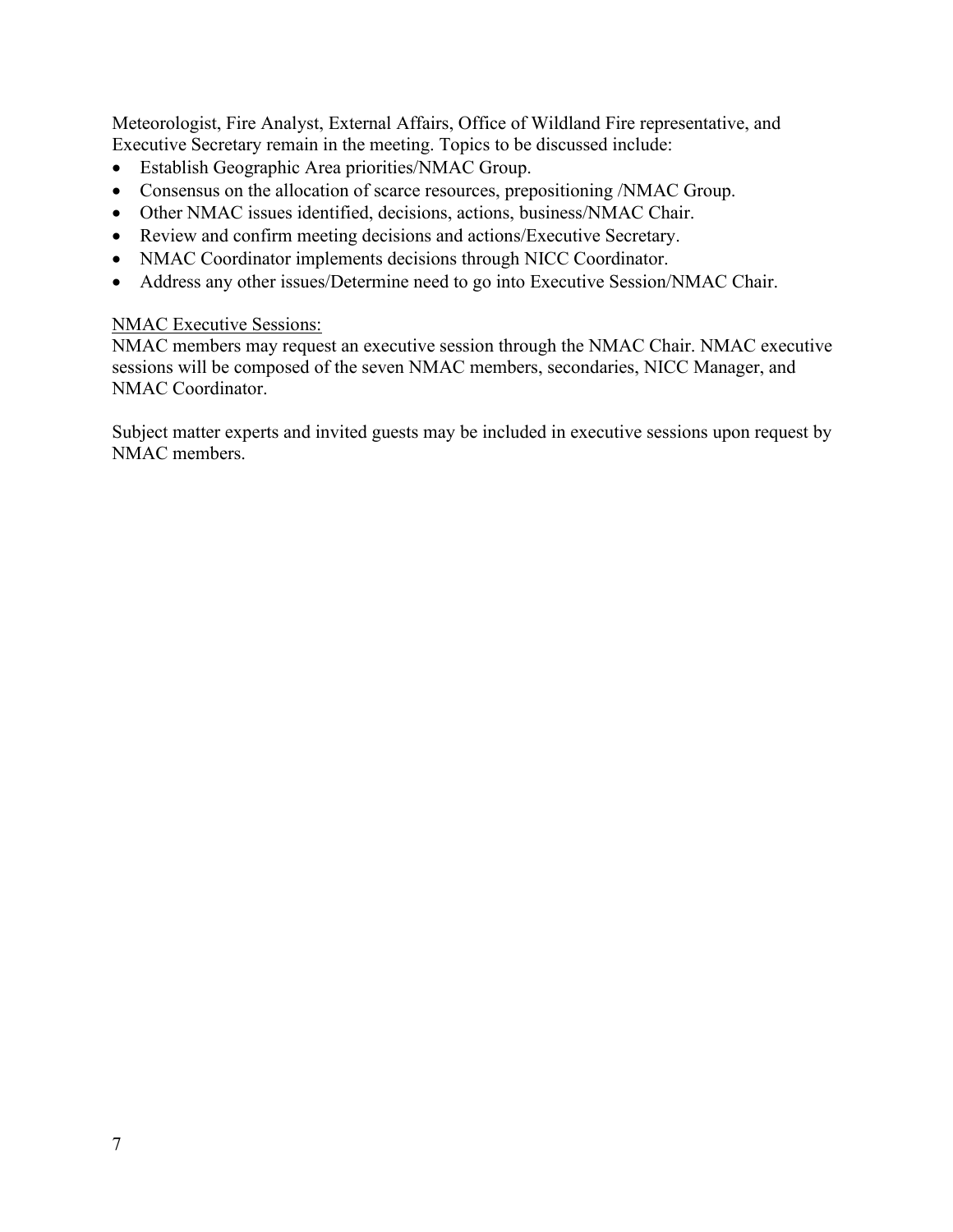### **National Multi-Agency Coordinating Group Operating Plan 2022**

# Appendix 1

### **National Multi-Agency Coordinating Group (NMAC) Written Correspondence, Dissemination, and Documentation Procedures**

- There are two types of NMAC correspondence: Memoranda and Letters.
	- o Memoranda contain direction to the field, request action by an NMAC subgroup or other standing group or communicate information essential to maintain efficient and safe operations or support functions. Memoranda are typically addressed to groups such as the National Incident Commander/Area Commander Council (NICACC), the Coordinating Group Advisory Council (CGAC), Geographic Area Coordination Centers, Geographic Area Coordinating Groups, to individual agency leadership, to incident responders/wildland fire community, and/or other groups such as the National Wildfire Coordinating Group (NWCG) and the Fire Management Board (FMB). Memoranda are distributed via e-mail and are posted to the NMAC website.
	- o Letters are typically addressed to a particular person or entity, and the subject matter is of little or no interest to the greater fire community. Examples include Requests for Assistance (RFAs) and letters of gratitude to individuals or groups. Letters are distributed via e-mail, but generally are not posted to the NMAC website.
- Numbering: all NMAC correspondence is numbered by the year (preceded by "M" denoting memorandum, or "L" denoting letter), followed by a discreet number in sequence for calendar year. For example, the first memorandum of the year in 2023 is numbered "M2023- 01"; a letter is issued a month later and is numbered "L2023-01".
- Subject line: subject lines should be short but descriptive. If the correspondence establishes a task group, the subject line should begin with "Task Group:…." If the correspondence tasks an NMAC group to accomplish something, the subject line should begin with "Tasking:…"
- All NMAC correspondence will utilize a standard template with NMAC letterhead maintained by the NMAC Executive Secretary. All correspondence will utilize 12-point Times New Roman font, will have the signature of the NMAC Chair affixed, and will be released in PDF format (508 compliant).
- All NMAC correspondence will be released via e-mail by the NMAC Executive Secretary using the NMAC Executive Secretary e-mail account.
- NMAC correspondence will also be posted in the appropriate section of the MAC website and distributed to NMAC membership.
- NMAC members are responsible for dissemination of written correspondence to their respective agencies.
- Drafting, reviewing, and approving NMAC Correspondence:
	- o Typically, a member of NMAC (or the NICC staff) will draft the correspondence; every correspondence will have a Point of Contact (POC). NMAC should have a short discussion prior to drafting the correspondence to determine the type of correspondence